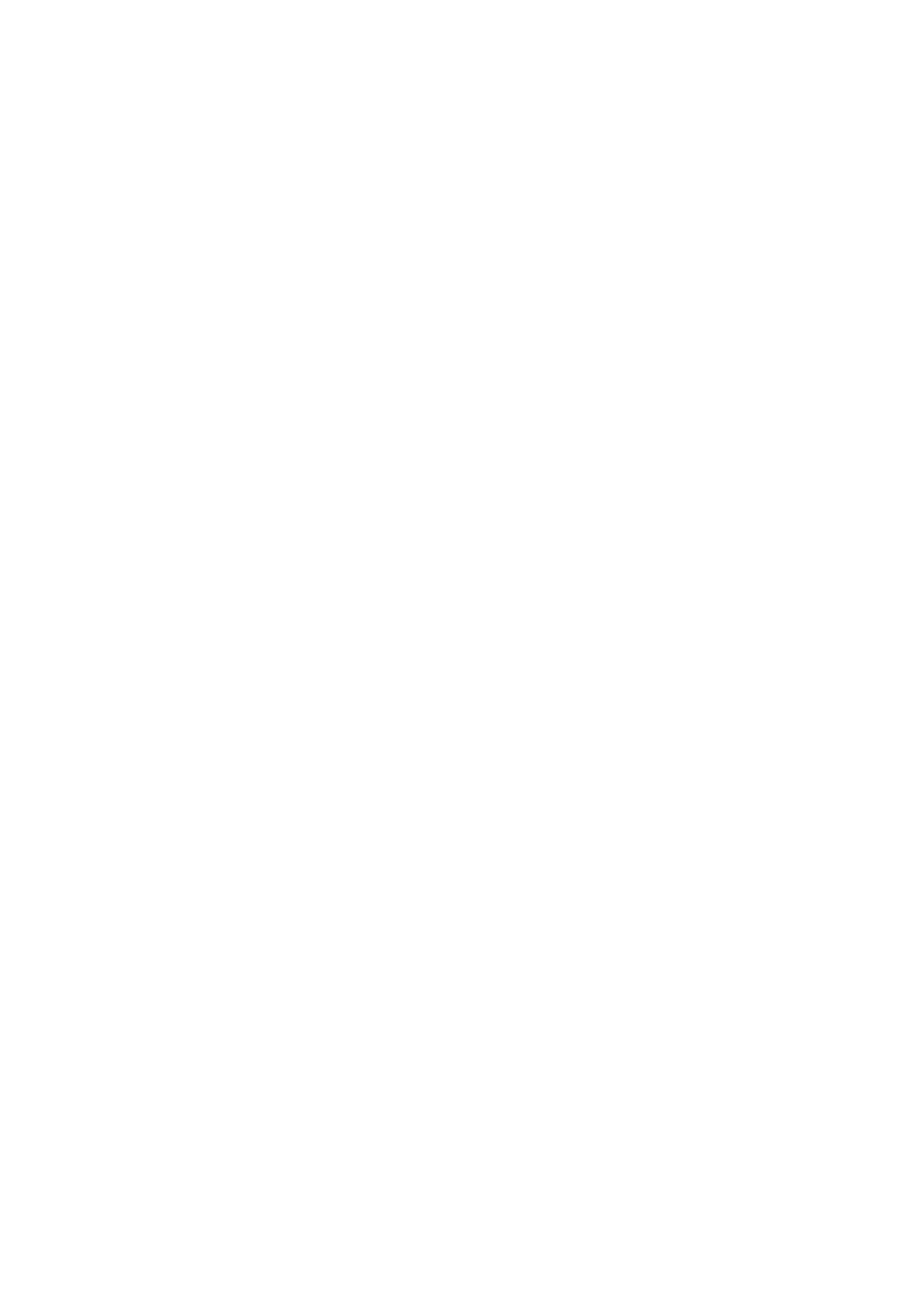**EIB Group Policy towards weakly regulated, non-transparent and non-cooperative jurisdictions and tax good governance**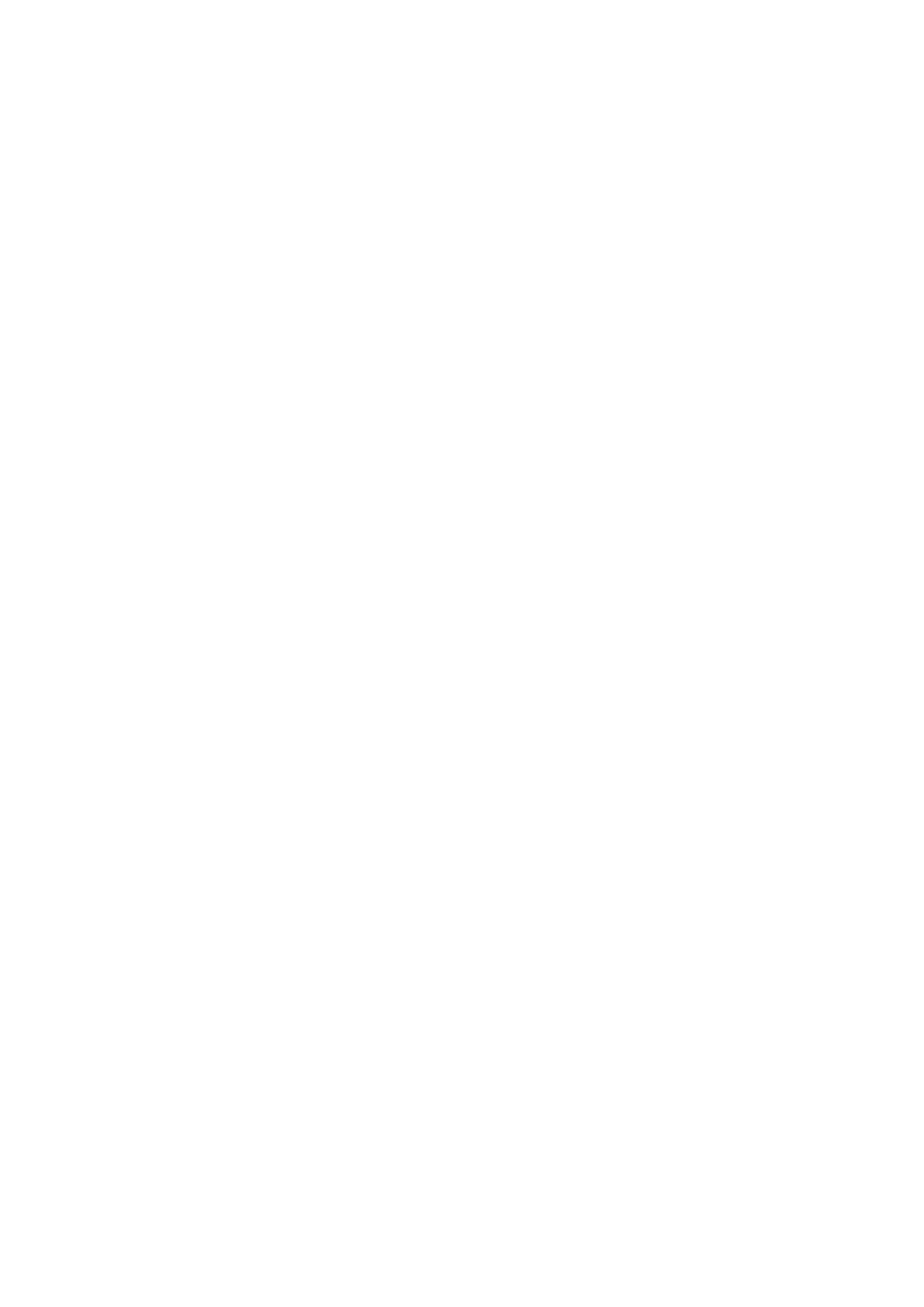#### **EIB GROUP POLICY TOWARDS WEAKLY REGULATED, NON-TRANSPARENT AND NON-COOPERATIVE JURISDICTIONS AND TAX GOOD GOVERNANCE ("EIB GROUP NCJ POLICY" OR "POLICY")**

#### **Table of Contents**

| I. Introduction                                                                               | $\mathbf{2}$ |
|-----------------------------------------------------------------------------------------------|--------------|
| I.1 Introductory remarks                                                                      | 2            |
| I.2 Preamble                                                                                  | 3            |
| I.3 Main Definitions                                                                          | 4            |
| I.4 Core Principles                                                                           | 6            |
| <b>I.5 Reference Lists</b>                                                                    | 7            |
| I.6 Scope of the Policy                                                                       | 7            |
| <b>II. Policy Guidelines</b>                                                                  | 8            |
| II. 1 Prohibition                                                                             | 8            |
| II. 2 Enhanced Vigilance                                                                      | 8            |
| II. 3 Reporting obligations to the Board of Directors                                         | 9            |
| III. Measures implemented by the EIB Group                                                    | 9            |
| III.1 Due diligence in relation to NCJ and Targeted Activities                                | 9            |
| III.2 Tax Disclosures                                                                         | 10           |
| III.3 Relocation requirements                                                                 | 11           |
| III.4 Additional measures                                                                     | 11           |
| III.5 Integrity clauses in the EIB Group's contracts; Contracting Counterparty's declarations |              |
| and undertakings                                                                              | 11           |
| IV. Implementation and Review of Policy                                                       | 12           |
| <b>Appendix 1 Anti-Tax Avoidance Toolbox</b>                                                  |              |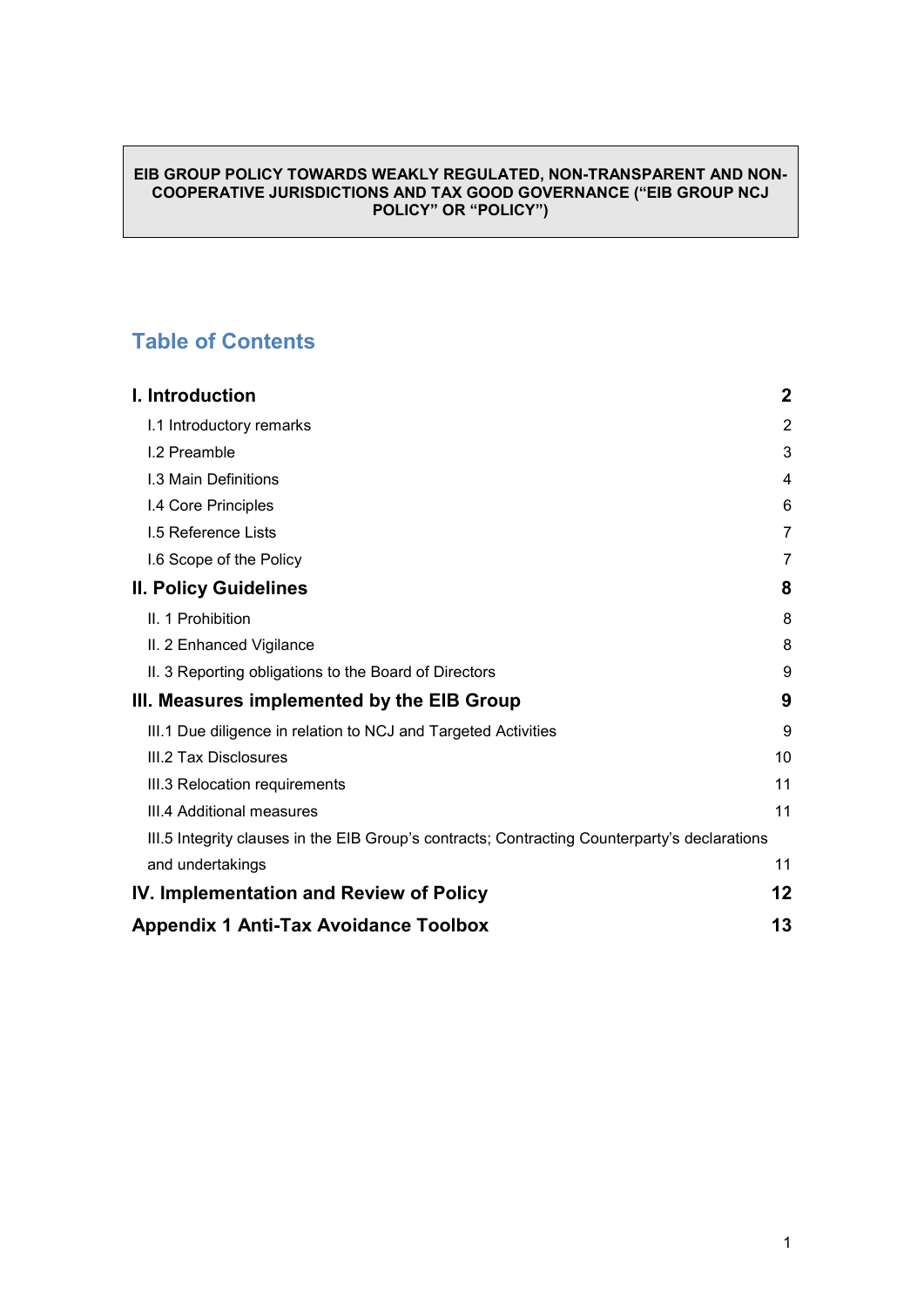## <span id="page-5-0"></span>**I. Introduction**

#### <span id="page-5-1"></span>*I.1 Introductory remarks*

The European Investment Bank Group ("EIB Group"), consisting of the European Investment Bank ("EIB" or "the Bank") and the European Investment Fund ("EIF" or "the Fund") supports and contributes to the implementation of relevant international and EU standards in the fields of antimoney laundering and countering the financing of terrorism ("**AML-CFT**") and tax good governance. The EIB was among the first International Financial Institutions ("**IFIs**") to adopt in 2005 a specific policy governing its activities linked to the so-called "Offshore Financial Centers". Following adoption of the 2005 policy, and with a view to taking into account changes in international and EU regulatory developments, the original policy was revised in 2009 and 2010[1,](#page-5-2) followed by the adoption of an addendum in 2014. With this, the EIB Group has demonstrated its ambition to maintain and expand its leading position amongst IFIs by continuously aligning to and driving best standards and practices which also support relevant international and European Union ("**EU**") regulatory developments.

The EIB approved, at the beginning of 2017, an 'Interim approach to the EIB's NCJ Policy and tax sensitive jurisdictions' ("**Interim Approach**") applying additional tax good governance measures and an extended tax due diligence approach, in addition to the existing AML-CFT Framework and NCJ Policy elements, for operations giving rise to potential tax concerns.

The experience gathered in the Interim Approach has been reviewed by the EIB and discussed with key stakeholders such as the European Commission ("**EC**"), EIB's shareholders and civil society organisations in preparation of a revised EIB Group approach.

In order to remain at the forefront in supporting implementation of international and EU standards in the field of AML-CFT and to promote tax good governance, the EIB and the EIF Boards of Directors have adopted this revised NCJ Policy ("**EIB Group NCJ Policy**" or "**the Policy**"). The Policy is in keeping with the EIB Group's commitment to support the EU Policy and legislation adopted following the publication of the EC's Anti Tax Avoidance Package and the regulatory developments of the Organisation for Economic Cooperation and Development ("**OECD**") and the Global Forum on Transparency and Exchange of Information ("Global Forum").

This Policy replaces in full the previous EIB Policy towards weakly regulated, non-transparent and uncooperative jurisdictions and the EIF Revised Policy on offshore financial centres and governance transparency and the related addenda.

<span id="page-5-2"></span> <sup>1</sup> The 2010 revision of the EIB OFC Policy resulted in the change of the Policy title to "Policy towards weakly regulated, non- transparent and uncooperative jurisdictions".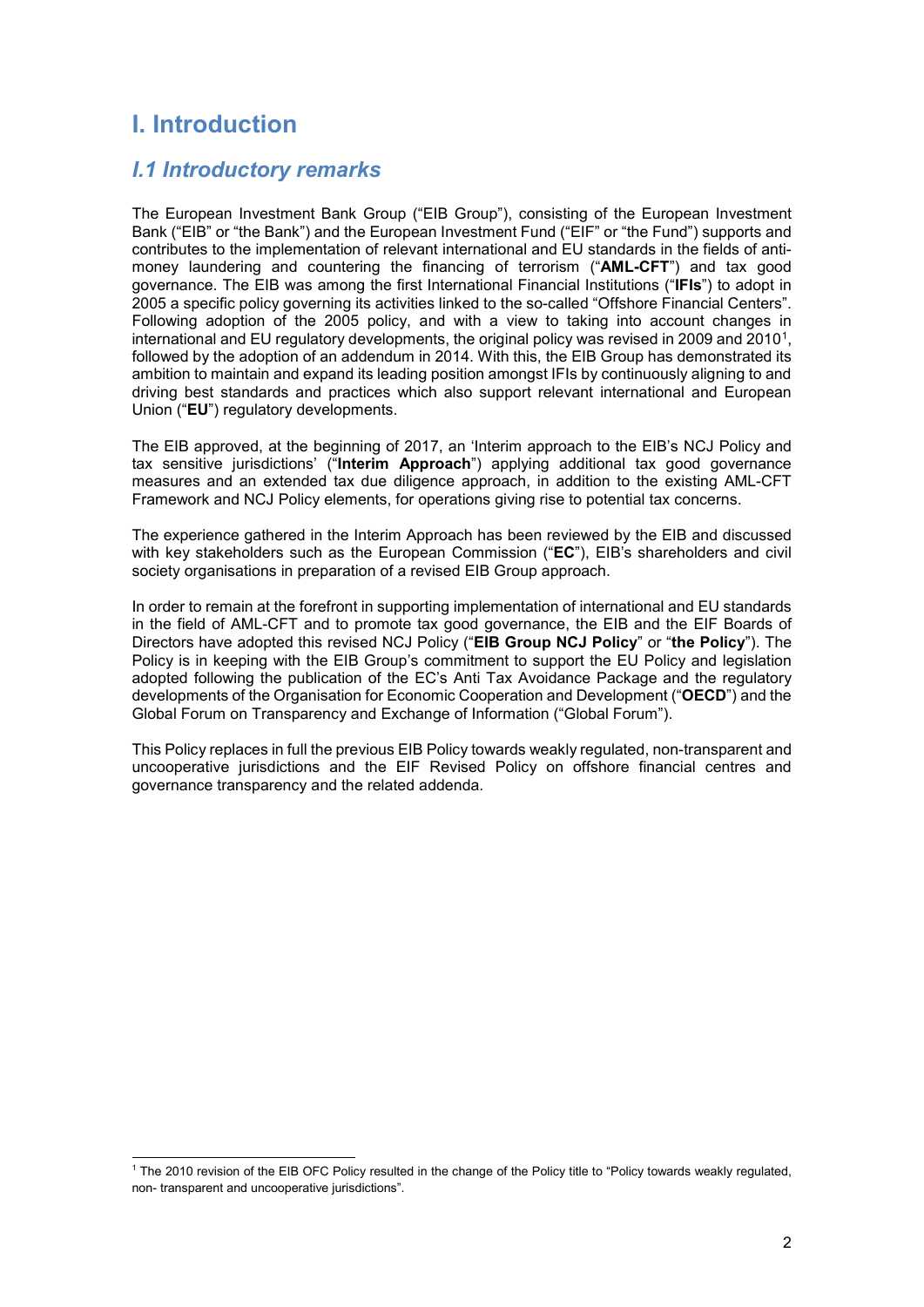#### <span id="page-6-0"></span>*I.2 Preamble*

The mission of the EIB Group is to contribute, by financing sound investments, to the policy objectives of the EU as enshrined in the Treaty on the Functioning of the European Union  $($ " $\overline{\text{TFEU}}$ ")<sup>2</sup>, the Statutes of the EIB<sup>[3](#page-6-2)</sup> and the EIF<sup>[4](#page-6-3)</sup>, and in decisions of the European Council and of the European Parliament. The EIB Group contributes to the integration, balanced development and economic and social cohesion of the EU Member States. EIB Group's activities also encompass a series of mandates assigned by the EU in support of the EU's policies.

The present Policy takes account of the AML-CFT standards as promoted by the EU and the Financial Action Task Force ("**FATF**")[5](#page-6-4) and the tax good governance principles promoted by the EU, the OECD, the Group of Twenty ("**G20**") as well as the **Global Forum**. The EIB Group is committed to the highest standards of integrity in line with the principles and standards of applicable EU legislation, applicable best banking practices and market standards including, where relevant, other international financial institutions' standards.<sup>[6](#page-6-5)</sup> The EIB Group takes note of the "Communication from the Commission on new requirements against tax avoidance in EU Legislation governing in particular financing and investment operations" of 21 March 2018 ("**EC Communication**") within the framework set by the EU Council conclusions on "The EU list of non-cooperative jurisdictions for tax purposes" adopted by the Council (ECOFIN) in its meeting of 5 December 2017 and amended thereafter ("**EU Council Conclusions**").

Criminal activities such as money laundering, terrorist financing and tax crimes, as well as noncriminal activities such as tax avoidance undermine the efforts of governments to ensure sustainable development of their economies and the ability to collect adequate public revenues. Illegal and other abusive tax practices may be facilitated by, inter alia, multijurisdictional corporate structures and recourse to jurisdictions which are considered non-aligned with internationally and EU agreed standards.

The EIB Group supports standard setting organisations in their efforts to combat tax crimes and tax avoidance, with the aim of creating a fairer and more stable business environment and a level playing field. Contracting counterparties which receive financial support from EIB Group are expected to align themselves with the international and EU standards in the fields of AML-CFT as well as tax good governance, where applicable, taking into account business rationale and general business practices. Therefore, the EIB Group expects, as a rule, readiness of its contracting counterparties to disclose relevant tax good governance information.

Against this background and in order to mitigate the risk of misuse of EIB Group funds, and where relevant, funds from other sources, for the purpose of activities which are illegal or abusive in relation to applicable laws, the EIB Group continuously enhances the effectiveness of its compliance and control framework. The scope of the framework applicable to EIB Group

<span id="page-6-1"></span> $2$  Article 309 of the TFEU: "The task of the European Investment Bank shall be to contribute, by having recourse to the capital market and utilising its own resources, to the balanced and steady development of the internal market in the interest of the Union (…)".

Article 209 paragraphs 1 and 3 of the TFEU: "1. The European Parliament and the Council, acting in accordance with the ordinary legislative procedure, shall adopt the measures necessary for the implementation of development cooperation policy, which may relate to multi-annual cooperation programmes with developing countries or programmes with a thematic approach.(…) 3. The European Investment Bank shall contribute, under the terms laid down in its Statute, to the implementation of the measures referred to in paragraph 1".

<span id="page-6-2"></span> $3$  The EIB's Statute is drawn up as a Protocol (no. 5) annexed to the TFEU. As provided for under Article 51 of the Treaty on European Union, the Statute forms an integral part of the Treaties and has the same legal value.

The EIB Statutes are available at[: https://www.eib.org/en/infocentre/publications/all/statute.htm](https://www.eib.org/en/infocentre/publications/all/statute.htm)

<span id="page-6-4"></span><span id="page-6-3"></span><sup>4</sup> The EIF Statutes and their Annexes are available at[: https://www.eif.org/news\\_centre/publications/statutes.htm](https://www.eif.org/news_centre/publications/statutes.htm) <sup>5</sup> These standards are embedded in the EIB Group AML-CFT Framework available at

[https://www.eib.org/infocentre/publications/all/eib-group-anti-money-laundering-policy-and-combating-finance-of](https://www.eib.org/infocentre/publications/all/eib-group-anti-money-laundering-policy-and-combating-finance-of-terrorism-framework.htm)[terrorism-framework.htm](https://www.eib.org/infocentre/publications/all/eib-group-anti-money-laundering-policy-and-combating-finance-of-terrorism-framework.htm)

<span id="page-6-5"></span> $6$  Article 12 of the EIB Statute: "A [Audit] Committee (...) shall verify that the activities of the Bank conform to best banking practice (…)"

Article 18 of the EIB Statute: "In its financing operations, the Bank (…) shall ensure that its funds are employed as rationally as possible in the interests of the Union. (…)"

Article 2 of the EIF Statute: "(…) The activities of the Fund shall be based on sound banking principles or other sound commercial principles and practices as applicable. (…)"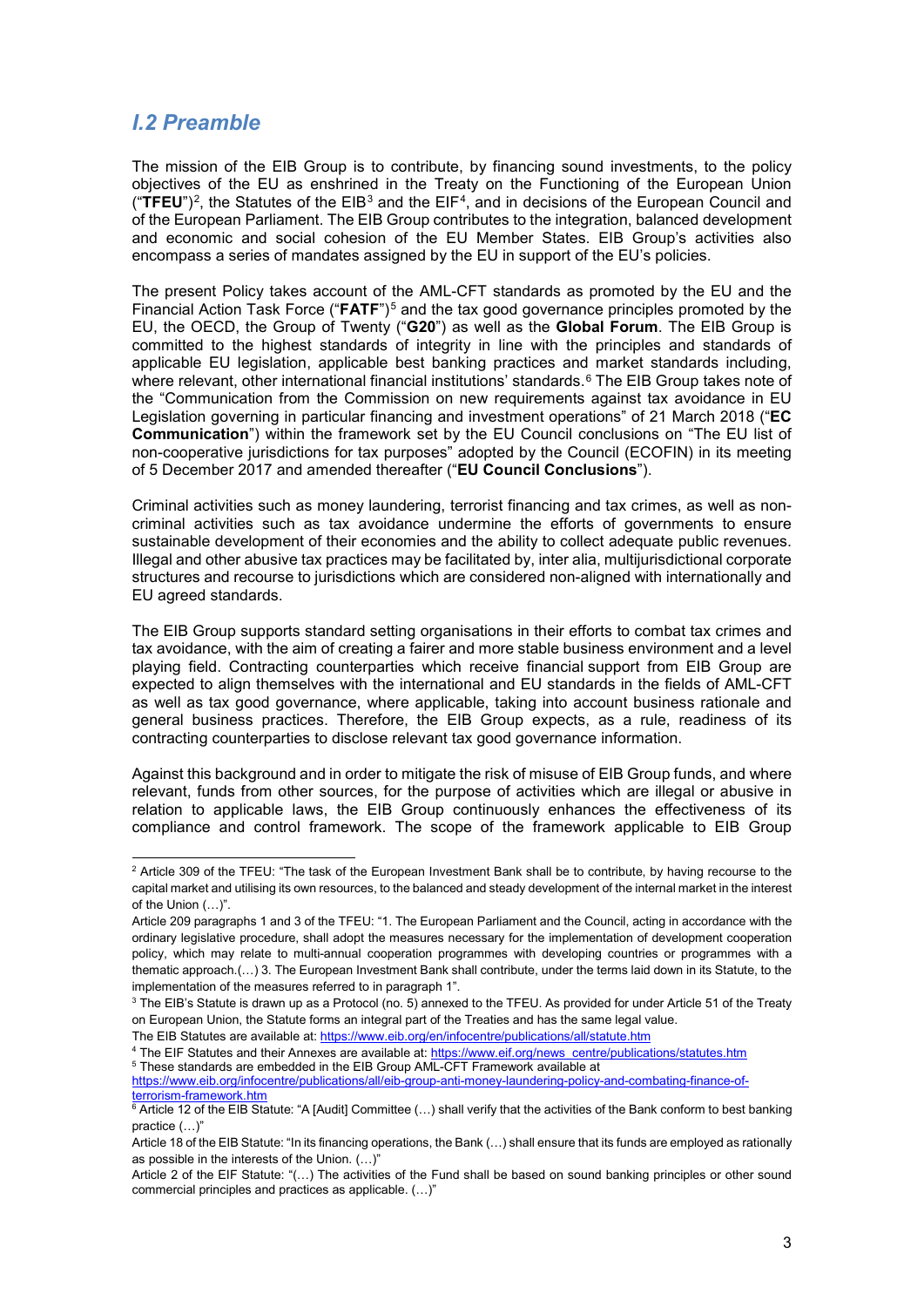operations is set out, inter alia, in this Policy, the **EIB Group AML-CFT Framework** as well as the [EIB](http://www.eib.org/infocentre/publications/all/anti-fraud-policy.htm) and [EIF](https://www.eif.org/news_centre/publications/anti_fraud_policy.htm) Anti-Fraud Policies, all to be read in conjunction.

The implementation of the OECD's Base Erosion and Profit Shifting ("**BEPS**") package, together with the relevant EU Legal Framework, such as the Anti-Tax Avoidance Directive and the EU Council Conclusions, are designed to create a more consistent international tax good governance framework. Broadening and deepening tax cooperation around the world is key to increase the level of tax compliance globally. Tax good governance is also developing on the basis of case law of the Court of Justice of the EU.

The EIB Group supports regulatory efforts aimed at, amongst other, enhancing compliance of jurisdictions' regimes with international and EU tax good governance standards. While ensuring compliance of taxpayers with tax legislation is a responsibility of competent national authorities, the EIB Group will continue to play its role in supporting tax transparency, fair taxation and anti-BEPS standards. In this respect, the EIB Group will take account of jurisdictions' participation in the Inclusive Framework on BEPS, Global Forum, adherence to the Standard for Automatic Exchange of Financial Account Information, the Multilateral Convention to Implement Tax Treaty Related Measures to Prevent Base Erosion and Profit Shifting, the Convention on Mutual Administrative Assistance in Tax Matters and other relevant standards, as well as the status of jurisdictions under the EU Council Conclusions.

The EIB Group strives to enter into business relationships with contracting counterparties that are compliant with applicable laws and best market standards. The EIB Group therefore requires its contracting counterparties to comply with all applicable laws, including in the area of AML-CFT and taxation.

The EIB is the Bank of the European Union and adheres to the EU legal and policy framework.

To that effect the EIB governing bodies have adopted the EIB Group NCJ Policy under which the EIB Group applies due diligence to its contracting counterparties, their beneficial owners and other parties integral to the project.

The presence of elements of tax avoidance concerns or of jurisdictions listed under the relevant EU policies for tax, money laundering or counterterrorism purposes are considered as higher risk indicators by the EIB Group and trigger enhanced due diligence. In accordance with the relevant policies the EIB Group will either not engage in such projects or seek to ensure that deficiencies identified by the EU policies as problematic are not exploited.

The EIB Group will require that when its funds are passed on to final beneficiaries via financial intermediaries, their allocation should be in line with the principles of this Policy.

This Policy applies to all new or renewed operations of EIB Group entities and is publicly available on EIB Group's website<sup>7</sup>.

#### <span id="page-7-0"></span>*I.3 Main Definitions*

For the purposes of this Policy:

- **"AML-CFT"** means Anti-Money Laundering and Combatting the Financing of Terrorism;
- **"AML Directive"** means Directive (EU) 2015/849 of the European Parliament and of Council of 20 May 2015 on the prevention of the use of the financial system for the purposes of money laundering or terrorist financing, as amended and supplemented from time to time;
- **"Beneficial Owner"** shall have the same meaning as ascribed to the term under the AML Directive or, where applicable, relevant FATF Recommendations as well as Global Forum's standards;

<span id="page-7-1"></span> <sup>7</sup> <http://www.eib.org/infocentre/events/all/ncj-policy-and-procedures-workshop.htm>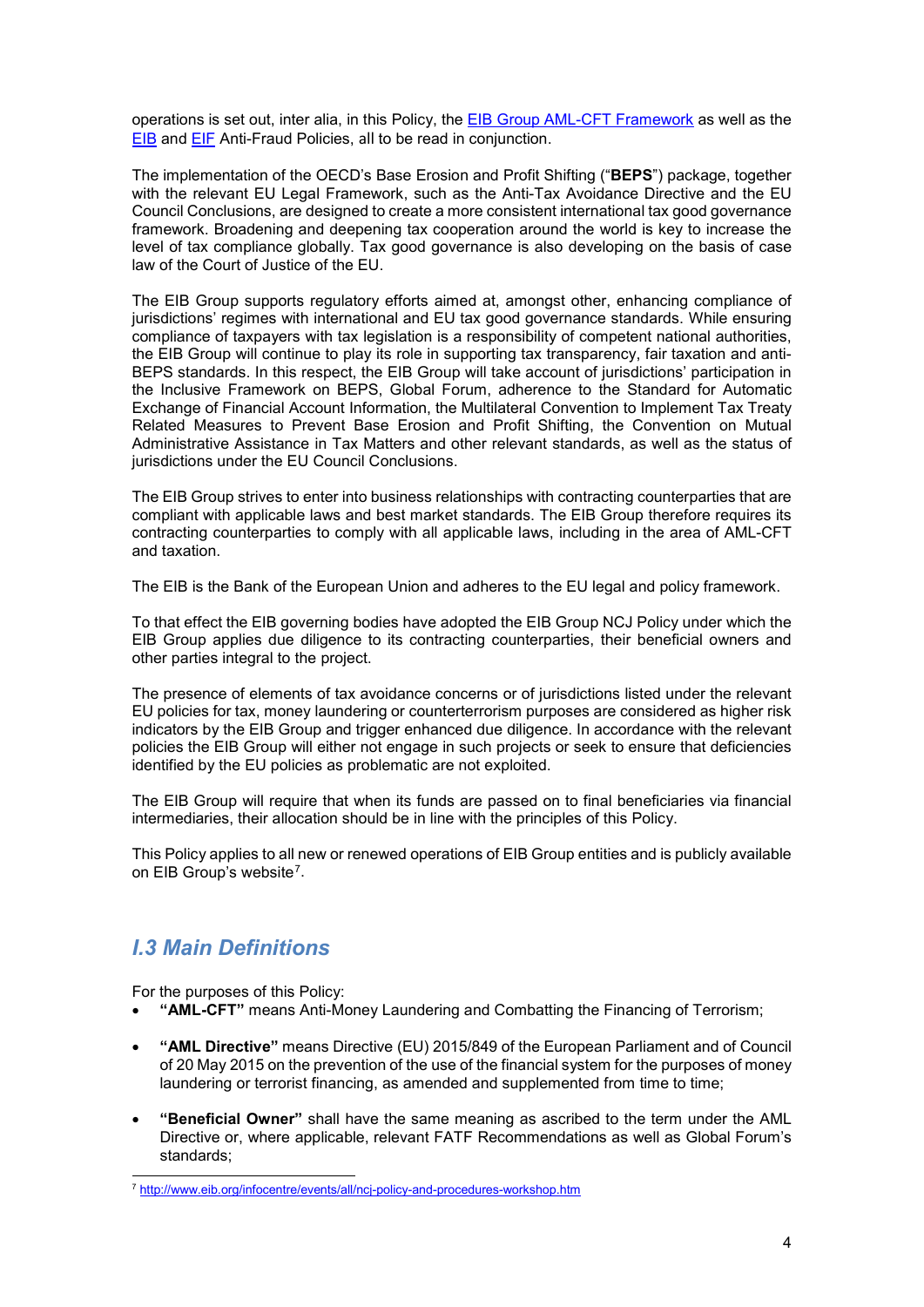- **"BEPS"** means base erosion and profit shifting;
- **"Contracting Counterparty(ies)"** means direct contractual counterparts of EIB or EIF that are either receiving or managing financial support under an EIB Group financing and investment operation;
- **"Cross-border Operations"** means operations where (i) the jurisdiction where the Contracting Counterparty is incorporated or established and (ii) the jurisdiction where the operation is physically implemented are different;
- **"EIB"** means European Investment Bank;
- **"EIB Group"** means the European Investment Bank and the European Investment Fund;
- "**EIB Group NCJ Policy**" or "**Policy**" means the EIB Group Policy Towards weakly regulated, non-transparent and non-Cooperative Jurisdictions and Tax Good Governance;
- **"EIF"** means European Investment Fund;
- **"EU"** means European Union;
- **"EU Legal Framework"** includes applicable principles and policies, as translated into laws, as well as rules and regulations adopted by the EU in connection with NCJs and Targeted Activities, such as the EU Anti-Tax Avoidance Directive, EU legislative mandates and EU Council decisions as well as relevant case law of the Court of Justice of the EU;
- **"FATF"** means Financial Action Task Force;
- **"GCCO"** means the Group Chief Compliance Officer of the European Investment Bank;
- **"Global Forum"** means the Global Forum on Transparency and Exchange of Information for Tax Purposes;
- **"IFIs"** means International Financial Institutions;
- **"Lead Organisations"** means organisations and standard setting bodies, including the EU, the United Nations, the International Monetary Fund, the Financial Stability Board, the FATF, the OECD, the Global Forum, the G20, the Inclusive Framework on BEPS and any successor organisation, as the case may be;
- **"NCJ"** means "**Non-Compliant Jurisdiction**", i.e. a jurisdiction classified by one or more Lead Organisations for not having made sufficient progress towards satisfactory implementation of EU and/or internationally agreed standards in connection with  $AML-CFT<sup>8</sup>$  $AML-CFT<sup>8</sup>$  $AML-CFT<sup>8</sup>$ and/or tax transparency/tax good governance standards<sup>9</sup>, as applicable and includes the following:
	- **"Restricted Jurisdiction"** means a jurisdiction classified by one or more Lead Organisations as "non-compliant", "partially compliant", "non-cooperative" or having an equivalent poor rating in connection with the above mentioned international and/or EU standards;
	- **"Prohibited Jurisdiction"** means a jurisdiction:
		- classified by one or more Lead Organisations as presenting ongoing and substantial AML-CFT risks, having repeatedly failed to address and/or remedy (as the case may

<span id="page-8-0"></span><sup>&</sup>lt;sup>8</sup> Such jurisdictions feature in Reference Lists published from time to time by Lead Organisations such as FATF (available<br>here: http://www.fatf-gafi.org/publications/high-riskandnon-cooperativelurisdictions/documents/fat [http://www.fatf-gafi.org/publications/high-riskandnon-cooperativejurisdictions/documents/fatf-compliance-june-](http://www.fatf-gafi.org/publications/high-riskandnon-cooperativejurisdictions/documents/fatf-compliance-june-2018.html)[2018.html\)](http://www.fatf-gafi.org/publications/high-riskandnon-cooperativejurisdictions/documents/fatf-compliance-june-2018.html) and EC under Art 9(2) of Directive (EU) 2015/849.

<span id="page-8-1"></span> $\overline{{}^9}$ Such jurisdictions feature in Reference Lists published from time to time by Lead Organisations such as the EU (available here: [https://ec.europa.eu/taxation\\_customs/tax-common-eu-list\\_en\)](https://ec.europa.eu/taxation_customs/tax-common-eu-list_en) and the Global Forum (available here: [http://www.oecd.org/tax/transparency/exchange-of-information-on-request/ratings/#d.en.342263\)](http://www.oecd.org/tax/transparency/exchange-of-information-on-request/ratings/#d.en.342263).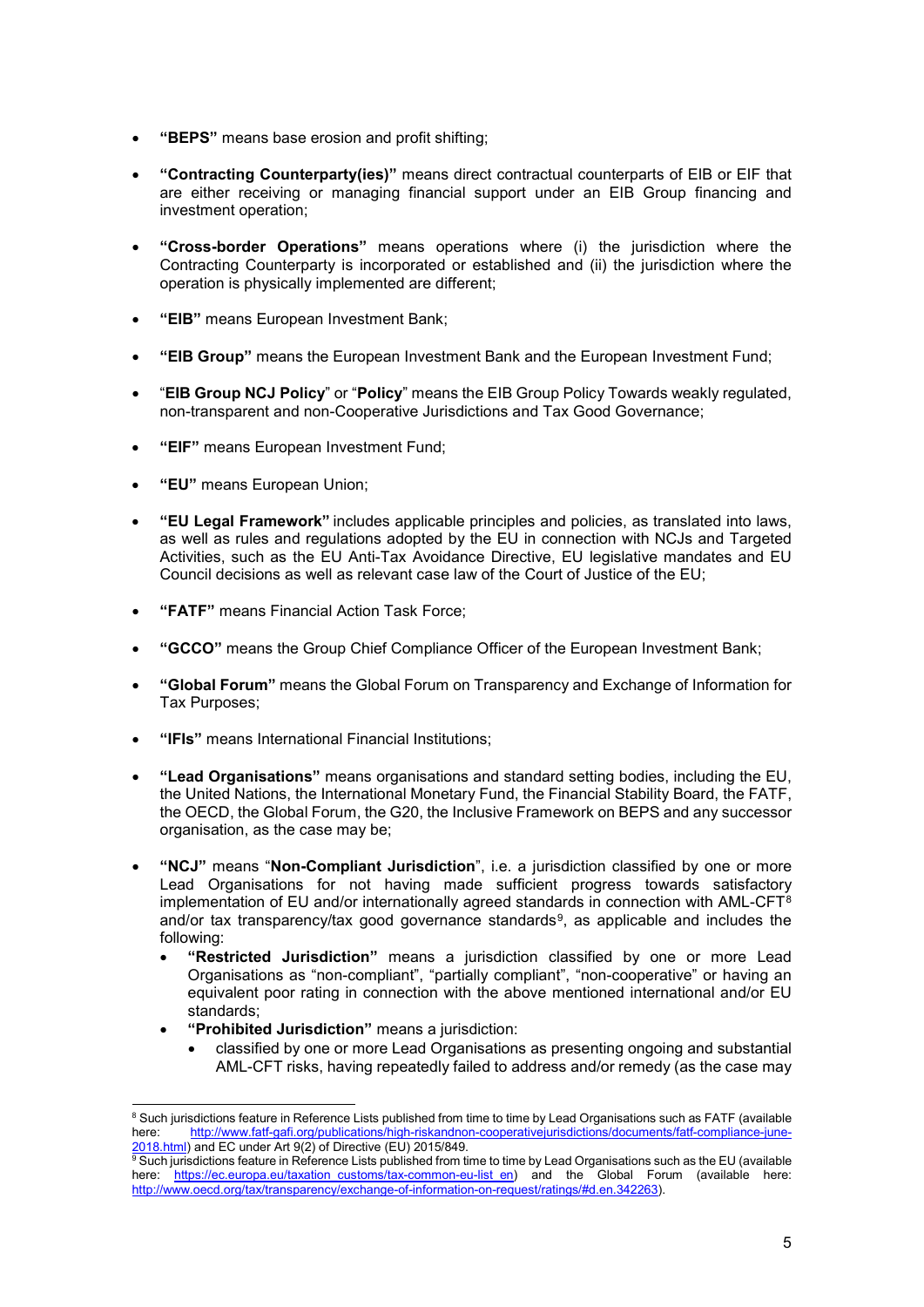be) identified strategic deficiencies in its AML-CFT framework and for which call for action on members of the classifying Lead Organisation applies; or

- which is a Restricted Jurisdiction for both AML-CFT and tax purposes:
- **"NCJ Link"** means any of the links below to an NCJ:
	- **Location Link**, where the Contracting Counterparty is established or incorporated in an NCJ;
	- **Ownership Link**, where the Contracting Counterparty is owned (as per the meaning of AML Directive) by a legal or natural person established or incorporated in an NCJ;
	- **Control Link**, where the Contracting Counterparty is controlled (as per the meaning of AML Directive by a legal or natural person established or incorporated in an NCJ;
- **"NCJ Operation"** means a lending (including equity investments), borrowing, treasury or guarantee operation with an NCJ Location Link;
- **"New or Renewed Operations"** means (i) any newly signed financing and investment operation or (ii) any signed financing and investment operation which is contractually amended in order to increase the financing amount or extend the scheduled tenor;
- **"OCCO"** means the Office of the Chief Compliance Officer;
- "**OECD**" means the Organisation for Economic Cooperation and Development;
- **"Prohibited Conduct"** shall have the meaning as ascribed to the term under the EIB Anti-Fraud Policy or EIF Anti-Fraud Policy, as applicable;
- **"Reference Lists"** means ratings and/or lists compiled by the Lead Organisations assessing the level of adherence and/or implementation of internationally and/or EU agreed standards in the field of AML-CFT and tax good governance, in particular in connection with Targeted Activities;
- **"Targeted Activities"** means (i) criminal activities such as money laundering, financing of terrorism, tax crimes (i.e. tax fraud and tax evasion) and (ii) tax avoidance practices;
- "**TFEU**" means the Treaty on the Functioning of the European Union.

#### <span id="page-9-0"></span>*I.4 Core Principles*

The EIB Group is fully aware that NCJs can raise serious integrity concerns and are particularly exposed to the risk of facilitating Targeted Activities. With a view to mitigating the risk that the EIB Group's financing and investment operations could be misused for Targeted Activities, this Policy introduces an approach designed to (i) put in place appropriate mechanisms to protect EIB Group against the integrity and reputation risk related to such misuse, (ii) support efforts of the Lead Organisations in creating a level playing field among jurisdictions in the areas of AML-CFT and tax good governance and (iii) promote integrity in the financial markets.

All operations are assessed in line with the standards of the due diligence process promoted by the EIB Group AML-CFT Framework and this NCJ Policy. The EIB and the EIF carry out specific due diligence on operations as set out hereafter. Operations with NCJ Links shall be subject to enhanced monitoring.

Principles of efficient use of resources and proportionality require that this Policy, as well as any guidelines and measures foreseen hereunder (operational procedures), follow a risk-based approach in line with AML-CFT standards.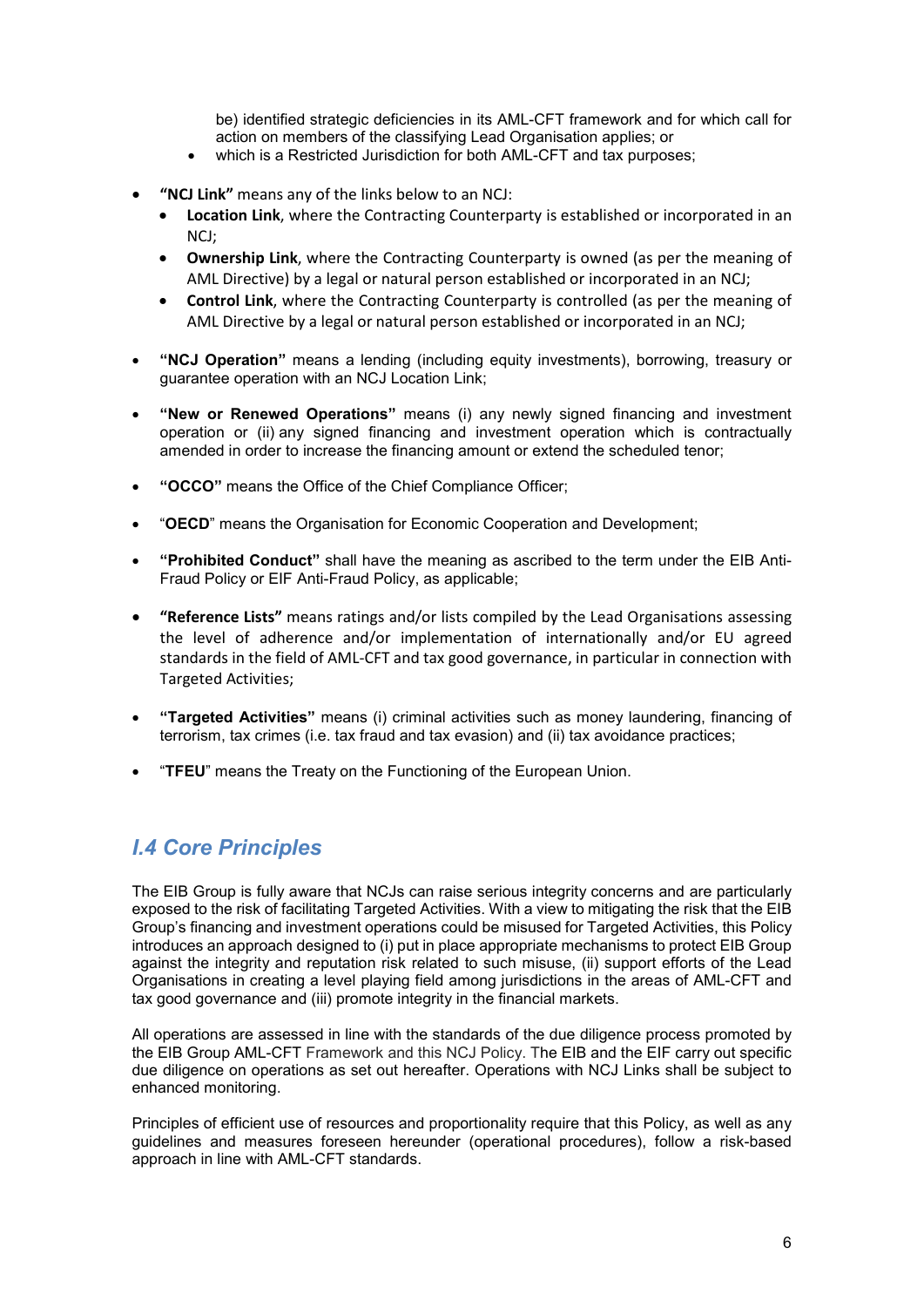The core principles of the present Policy are the following:

- 1. Prohibition against entering into New or Renewed Operations with an NCJ Link to a Prohibited Jurisdiction or Location Link to a Restricted Jurisdiction in accordance with Section II.1):
- 2. Enhanced Vigilance in connection with all operations with NCJ Links in accordance with Section II.2); and
- 3. Reporting obligations to the Board of Directors in accordance with Section II.3).

#### <span id="page-10-0"></span>*I.5 Reference Lists*

For the purposes of determining the risk related to the involvement of the EIB Group in an operation, the EIB Group:

- 1. expects, to the extent applicable, compliance of the operations with the EU Legal Framework and internationally agreed standards promoted by the Lead Organisations;
- 2. endeavours to consistently apply risk-based due diligence measures in consideration of the Reference Lists;
- 3. applies the principle that in the event of conflict between ratings/lists provided in different Reference Lists, any Reference List published by the EU shall prevail; and
- 4. in the absence of relevant Reference Lists or applicable EU Legal Framework, may decide to carry out an independent assessment and monitoring of the relevant jurisdiction, in accordance with the EU Legal Framework and/or internationally accepted standards and best practices.

In this respect, the GCCO will inform the operational services of the EIB Group entities of any material change in connection with:

- the EU Legal Framework;
- the Reference Lists; and
- any independent assessment carried out by OCCO pursuant to paragraph I.5.4) above.

#### <span id="page-10-1"></span>*I.6 Scope of the Policy*

This Policy applies to:

- 1. all operations, including EIB Group-financed structures implemented on behalf or for the account of other bodies within or outside the EU, where the EIB Group participates in the course of its financing and investment activities as detailed in operational procedures, and
- 2. all borrowing and treasury activities of the EIB Group with an NCJ Location Link, where the approach followed shall take into account the specificities of these activities.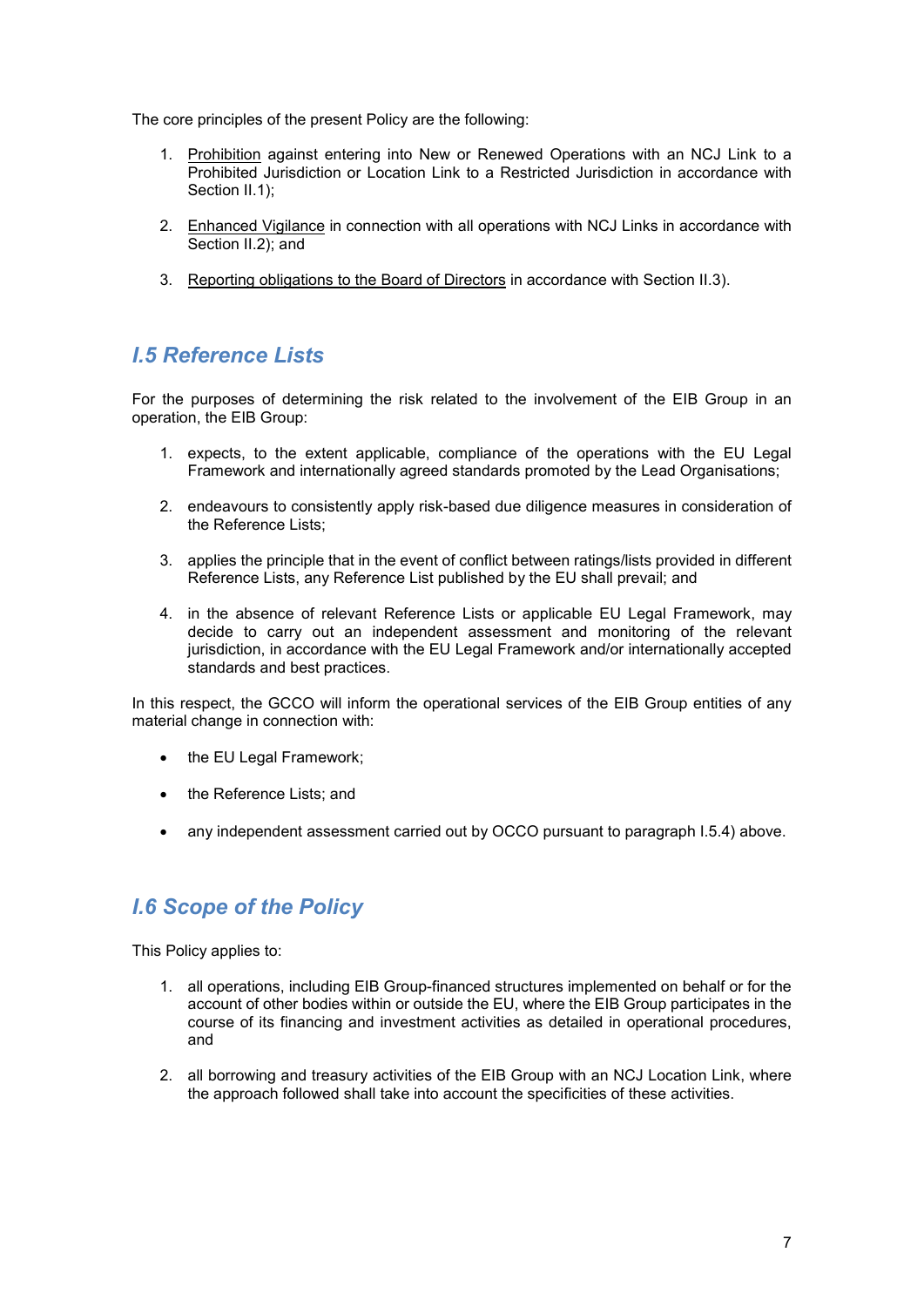# <span id="page-11-0"></span>**II. Policy Guidelines**

The EIB Group will follow the guidelines below in all its operations.

#### <span id="page-11-1"></span>*II. 1 Prohibition*

The EIB Group will not enter into any New or Renewed Operation with any NCJ Link to Prohibited Jurisdictions or NCJ Location Link to Restricted Jurisdictions, subject to the below.

#### *(i) Prohibited Jurisdictions*

The EIB Group may enter into a New or Renewed Operation with an NCJ Link to Prohibited Jurisdictions only if the operation is physically implemented in the relevant Prohibited Jurisdiction and it does not present any indication that it is used for Targeted Activities.

In any event, the EIB Group will not make investments supporting the financial sector (e.g. participation in the recapitalisation of banks, insurance companies or other financial intermediaries) in a Prohibited Jurisdiction, except where the relevant entity serves as a financial intermediary for the EIB Group's investments in the relevant Prohibited Jurisdiction.

#### *(ii) Restricted Jurisdictions*

The EIB Group may enter into a New or Renewed Operation with a Location Link to a Restricted Jurisdiction only if the operation is physically implemented in the relevant Restricted Jurisdiction and it does not present any indication that it is used for Targeted Activities.

Physical implementation exceptions for both Prohibited and Restricted Jurisdictions are envisaged in order to avoid penalising the local population of countries where the EIB Group has received an EU mandate to provide finance and to support the EU objectives of development, cooperation and economic, social and territorial cohesion stipulated in Articles 209 and 309 of the TFEU and its Protocol No 28. In determining the applicability of such expectation the EIB Group shall assess in accordance with section II.2 below whether the risk (if any) that the operation could be misused for Targeted Activities can be mitigated. It should be noted that the physical implementation exception applies, unless specifically excluded in the applicable mandates.

#### <span id="page-11-2"></span>*II. 2 Enhanced Vigilance*

All operations with NCJ Links are subject to enhanced due diligence, which may consider, on a risk-sensitive basis, relevant elements of the Anti-Tax Avoidance Toolbox in Appendix 1 hereto. For all operations with NCJ Links the EIB Group shall perform checks to determine whether:

- the levels of transparency and integrity of the relevant operation are satisfactory to the EIB Group. In particular the Contracting Counterparty/ies and their Beneficial Owners must be clearly identified, in line with the AML Directive or the relevant FATF Recommendations, as applicable;
- the Contracting Counterparty/ies can provide plausible justifications for the NCJ Location Link[10](#page-11-3) or

<span id="page-11-3"></span><sup>&</sup>lt;sup>10</sup> For illustration purposes, sound economic purposes for recourse to a relevant structure may include: limitation of risk (e.g. to provide investors with contractual protection against personal liability for claims against the fund or individual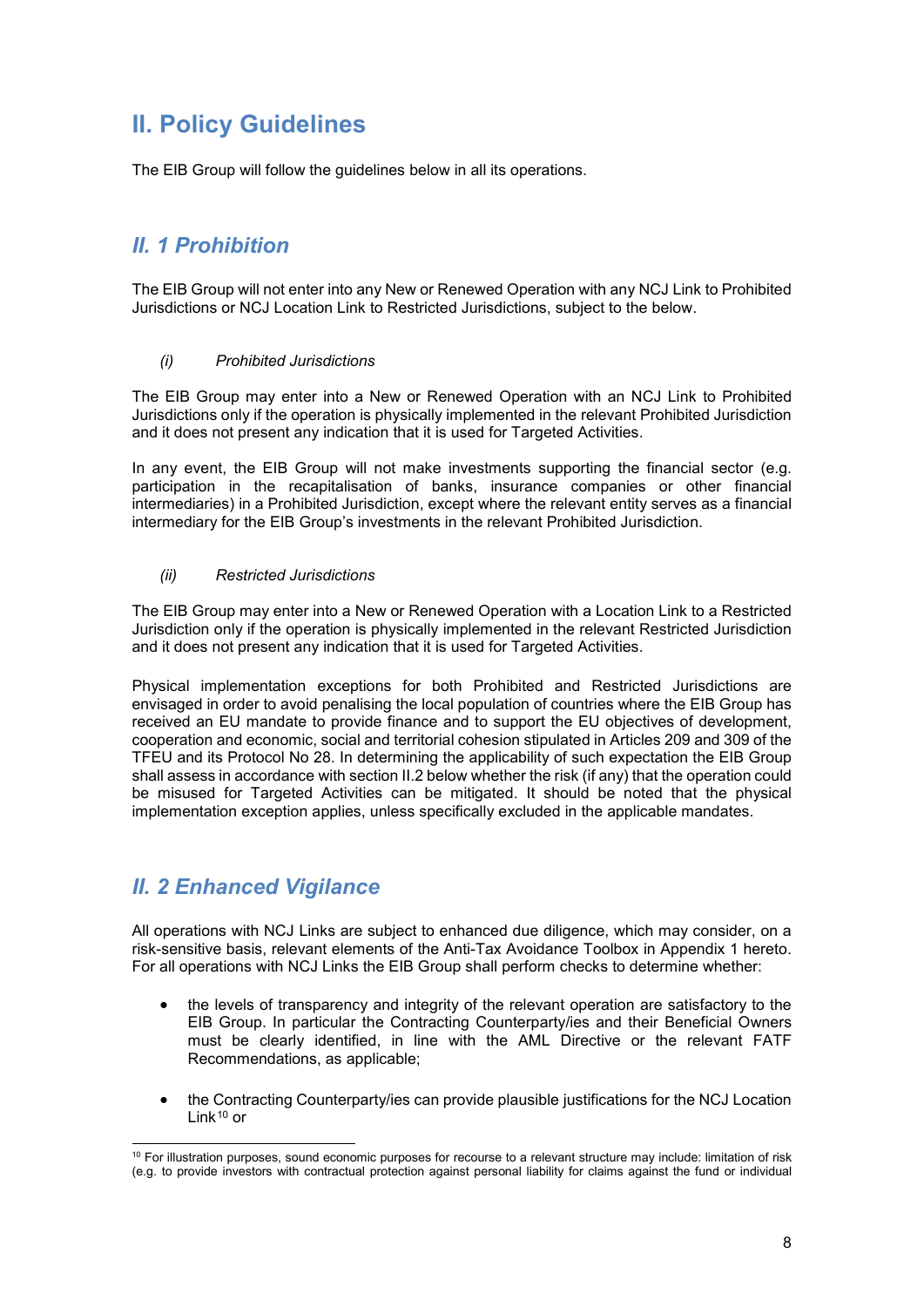• there is a risk that the operation is (or may be) misused for Targeted Activities.

On a risk-sensitive basis and in line with EIB Group policies, the EIB Group may decide to extend the above-mentioned checks to operations with Contracting Counterparties incorporated or established in jurisdictions which are generally cooperative but have not yet solved outstanding tax good governance deficiencies. In such cases, the checks shall focus on the identified deficiencies of the relevant jurisdictions.

#### <span id="page-12-0"></span>*II. 3 Reporting obligations to the Board of Directors*

The Boards of Directors of EIB and EIF respectively shall be informed of the existence of any operation with an NCJ Link and identified risk indicators of Targeted Activities in connection to an operation. Furthermore, extended information regarding identified integrity concerns will be provided in accordance with Section III.2 of this Policy. Such information shall be included in the relevant Board report. In the event that an NCJ Link comes into existence only after the Board's approval and before signature, the information shall be given to the Board as soon as practicable after the services of the Bank have become aware of the existence of such a link.

For operations where approval is delegated by the EIB Board of Directors to the Management Committee or by the EIF Board of Directors to the EIF Chief Executive, the relevant Board of Directors shall be informed pursuant to the normal reporting procedures for delegated activities.

Where approval of operations is delegated by the EIB Board of Directors to the Management Committee or the EIF Board of Directors to the EIF Chief Executive, the relevant Board of Directors shall be informed accordingly of operations with an NCJ Link for which plausible tax disclosures have not been obtained.

### <span id="page-12-1"></span>**III. Measures implemented by the EIB Group**

#### <span id="page-12-2"></span>*III.1 Due diligence in relation to NCJ and Targeted Activities*

In implementing the Policy, the EIB Group carries out specific due diligence to satisfy itself that:

- the Contracting Counterparties are not incorporated or established in an NCJ (unless the physical implementation exception referred to below applies);
- operations do not constitute an investment supporting the financial sector of a Prohibited Jurisdiction, unless the relevant entity serves as a financial intermediary for the EIB Group's investments in the relevant Prohibited Jurisdiction;
- the Contracting Counterparty/ies and their Beneficial Owners are identified;

assets); permitting effective co-investment by other parties into individual investments, thus further spreading risk and opening up investment opportunities; banking security, often requiring more than one level of holding company, to provide a pledge to be given over a single company's shares; favourable establishment and regulatory cost; administrative simplicity (e.g. a single legal shareholder owning investments, to provide a simpler acquisition and ongoing governance structure compared to multiple investors); facilitating regulatory compliance and investor reporting, allowing a single entity management board to provide oversight of the entire portfolio; stability and certainty in the political, regulatory, domestic tax and legal system as investments may be held for a number of years and the same framework may not be available in the country where the project will be located; clarity that the applicable corporate law permits timely and efficient cash extraction (e.g. in respect of a disposal of part of an investment); availability of suitable local premises, staff, administrative support and other professional advisors at a reasonable cost; lender and investor familiarity or access to qualified personnel.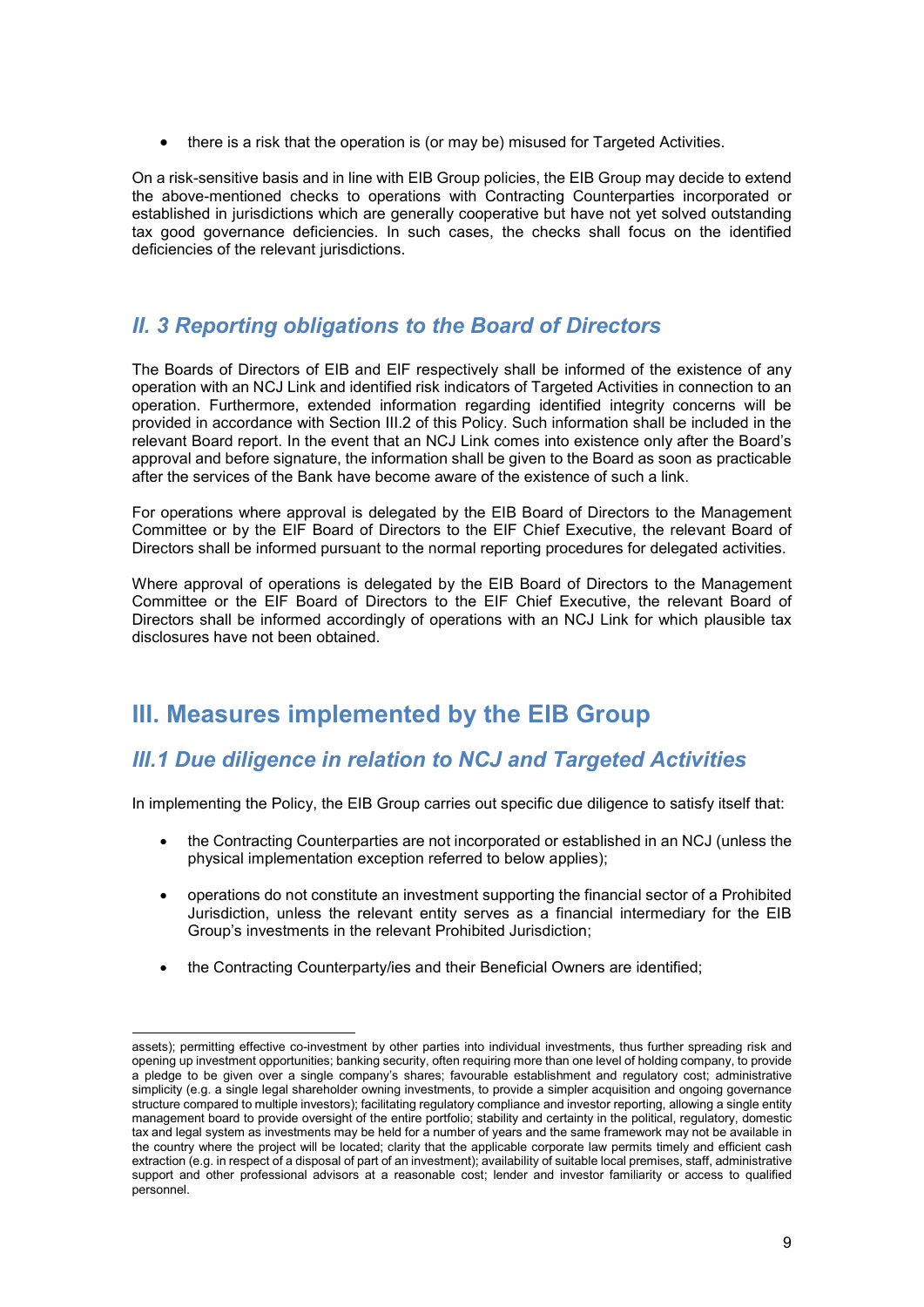in case of operations with any NCJ Links the presence of NCJs is identified and information is collected in accordance with Section III.2.

EIB may engage in an NCJ Operation when:

- the Contracting Counterparty/ies' and the operation's physical implementation location are in the same jurisdiction and
- the risk (if any) of the operation being misused for Targeted Activities can be mitigated.

#### <span id="page-13-0"></span>*III.2 Tax Disclosures*

For NCJ Operations and operations with controlling shareholders of the Contracting Counterparties incorporated or established in an NCJ, the Contracting Counterparties will be requested to:

- disclose the economic rationale of the structure and the specific economic requirements that make recourse to the relevant structure necessary; and
- provide a description of the tax regime applicable to the proceeds of the operation.

For operations with any NCJ Links, EIB Group shall collect information about the level of commitment by the relevant NCJ to comply with tax good governance standards, such as:

- the reason for inclusion of the relevant jurisdiction on the list of non-cooperative jurisdictions for tax purposes under the EU Council Conclusions:
- commitment to implement the automatic exchange of information;
- membership of the Global Forum and satisfactory rating;
- being signatory and a party of the OECD Multilateral Convention on Mutual Administrative Assistance;
- existence of harmful preferential tax regimes, identified by certain Lead Organisations<sup>11</sup>;
- existence of tax regimes which facilitate offshore structures that attract profits without real economic activity;
- membership of the Inclusive Framework on BEPS or implementation of the BEPS minimum standards; and
- being a party to the Multilateral Convention to Implement Tax Treaty Related Measures to Prevent Base Erosion and Profit Shifting.

EIB Group Contracting Counterparties should take account of tax good governance principles and closely cooperate with the EIB Group for this purpose considering the relevant elements of the Anti-Tax Avoidance Toolbox in Appendix 1 hereto.

<span id="page-13-1"></span><sup>&</sup>lt;sup>11</sup> Reference is made to the progress reports and overviews of preferential tax regimes published from time to time by relevant instruments or organisations such as the Code of Conduct Group on Business Taxation (available here: [http://www.consilium.europa.eu/en/council-eu/preparatory-bodies/code-conduct-group/\)](http://www.consilium.europa.eu/en/council-eu/preparatory-bodies/code-conduct-group/) and OECD (available here: [http://www.oecd.org/tax/beps/update-harmful-tax-practices-2017-progress-report-on-preferential-regimes.pdf\)](http://www.oecd.org/tax/beps/update-harmful-tax-practices-2017-progress-report-on-preferential-regimes.pdf).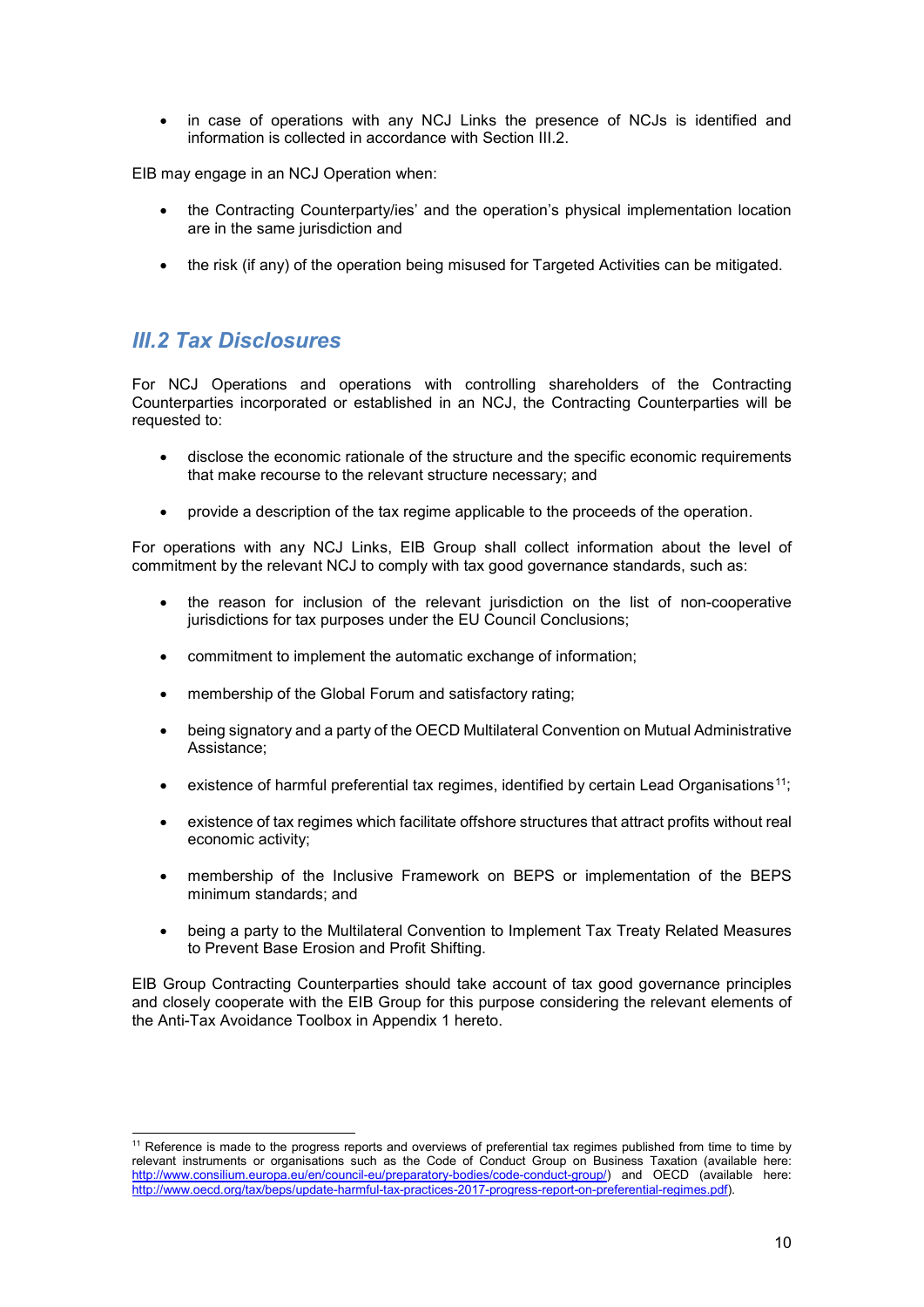#### <span id="page-14-0"></span>*III.3 Relocation requirements*

In addition to the general prohibition against carrying out NCJ Operations as outlined in section II.1, the EIB Group adopts the relocation requirements for new Cross-border Operations with Contracting Counterparties incorporated or established in NCJs prior to signature of the contract.

On that basis, if the Contracting Counterparty's place of incorporation or establishment is or becomes classified as an NCJ by one or more Lead Organisations, the EIB Group will not enter into New or Renewed Operations with these entities unless they relocate outside an NCJ prior to signing of the contract. As stated above the relocation requirements only apply to Cross-border Operations: by analogy with the principles stated in Section II.1 no relocation requirements will be imposed if the Contracting Counterparty is established or incorporated in the same NCJ in which the operation is physically implemented and the operation does not present a risk (if any) of being misused for Targeted Activities that cannot be mitigated.

#### <span id="page-14-1"></span>*III.4 Additional measures*

The EIB Group may adopt additional measures to address certain risk factors identified in the course of the due diligence performed on the NCJ Operation which may be perceived as being open to misuse by the Contracting Counterparty for Targeted Activities.

Possible measures to mitigate tax avoidance risk are provided in the Anti-Tax Avoidance Toolbox in Appendix 1 hereto.

On a risk-sensitive basis, the EIB Group may decide to extend the above-mentioned additional measures to other operations in line with EIB Group policies.

#### <span id="page-14-2"></span>*III.5 Integrity clauses in the EIB Group's contracts; Contracting Counterparty's declarations and undertakings*

When concluding agreements with financial intermediaries, the EIB Group shall transpose certain principles referred to in this Policy into the relevant agreements and shall require the financial intermediaries to report on their observance. In particular in its financing agreements with financial intermediaries for debt operations the EIB Group will include appropriate mechanisms so that:

- Financial intermediaries are required to comply with applicable law, including tax law.
- Financial intermediaries require final beneficiaries receiving EIB Group funds to comply with applicable law, including tax law.
- EIB Group funds are not allocated by financial intermediaries to final beneficiaries incorporated or established in an NCJ except in the case of operations to be physically implemented in such NCJ.
- Financial intermediaries are subject to appropriate reporting requirements in the event of breach of such mechanisms.

In addition, in EIB Group's financing agreements outside the EU, the Contracting Counterparties are generally required to confirm, among other things, that:

• they have not engaged in or will not engage in any Prohibited Conduct in connection with the execution of the operation;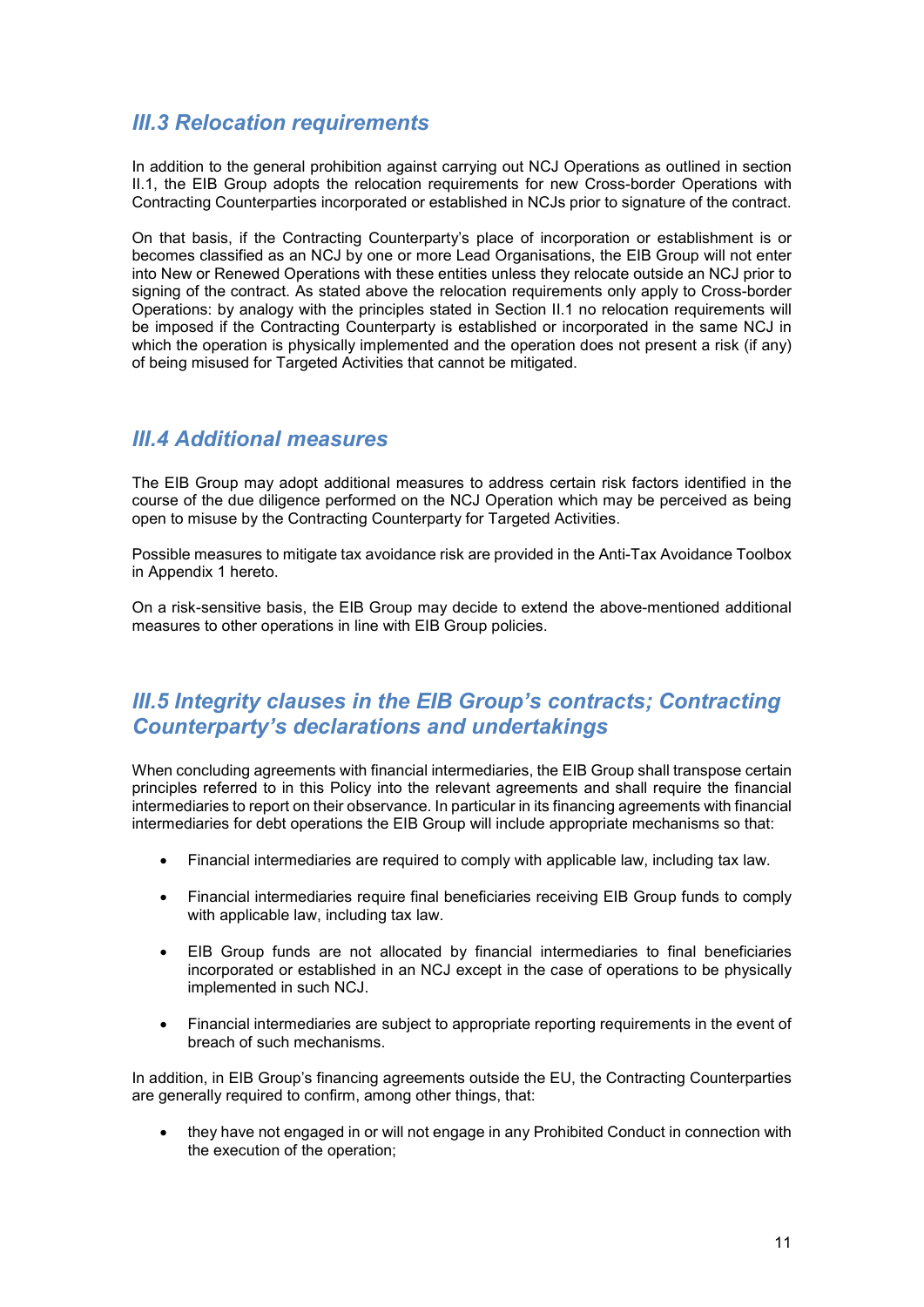- when financial intermediaries are concerned, they apply the FATF Recommendations<sup>[12](#page-15-1)</sup> or, where applicable, the AML Directive;
- all reasonable due diligence has been undertaken to satisfy them that no part of their share capital is of illicit origin; and
- they will inform the EIB Group of any alteration of their legal status and any transaction involving a material change in ownership, thus ensuring the transparency of the Contracting Counterparty/ies on a continuing basis.

Additional contractual provisions addressing specific transparency and integrity issues can be imposed by the EIB Group on a case-by-case basis for operations with an NCJ Link, following the publication of any assessment of the Lead Organisations which highlights weaknesses in their compliance with international and EU standards and/or specific recommendations by the OCCO.

For indirect equity operations, appropriate provisions can be included in the legal documentation of the fund in which the EIB Group participates to address compliance issues, including but not limited to those in respect of AML-CFT.

In the event of breach of the above clauses, the EIB Group may have recourse to appropriate measures under applicable laws, policies and rules, including cancellation or suspension of the financing. Entities found to have engaged in Prohibited Conduct may be excluded from future operations.[13](#page-15-2)

# <span id="page-15-0"></span>**IV. Implementation and Review of Policy**

The EIB Management Committee and EIF Executive Management (Chief Executive and Deputy Chief Executive) will adopt detailed operational procedures and due diligence measures for the implementation of this EIB Group Policy, tailored in consideration of each institution's specificities and requests from the decision-making bodies, which will be updated as appropriate from time to time in order to ensure its effective implementation in all EIB Group activities.

The GCCO is responsible for the administration of this Policy pursuant to the applicable internal procedures established in close cooperation with the relevant EIB Group services.

The EIB Group reconfirms its commitment to support implementation of international and EU standards in the field of AML-CFT and tax good governance, by keeping the Policy updated also taking into account relevant EU and international regulatory developments.

<span id="page-15-1"></span> $12$  The FATF has issued 40 Recommendations to provide a complete set of counter-measures against money laundering and 9 Special Recommendations as a basic framework to detect, prevent and suppress the financing of terrorism and terrorist acts.

<span id="page-15-2"></span> $13$  The Bank's Exclusion Policy sets forth the policy and procedures for the exclusion of entities and individuals found to have engaged in Prohibited Conduct, available here: [http://www.eib.org/en/infocentre/publications/all/exclusion](http://www.eib.org/en/infocentre/publications/all/exclusion-policy.htm)[policy.htm](http://www.eib.org/en/infocentre/publications/all/exclusion-policy.htm)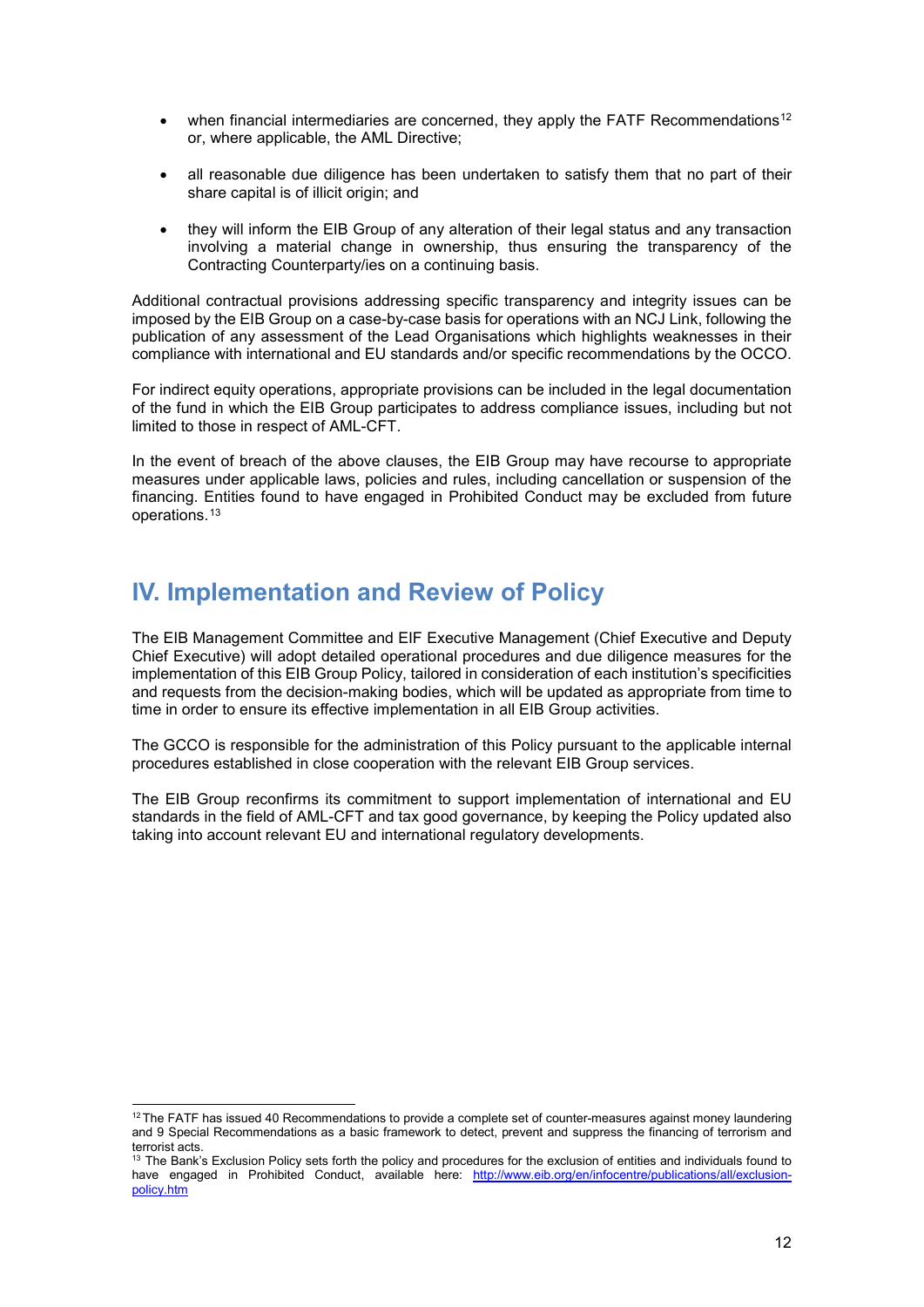#### <span id="page-16-3"></span><span id="page-16-2"></span><span id="page-16-1"></span>**Appendix 1 Anti-Tax Avoidance Toolbox**

While tax avoidance is not a criminal activity, it may under specific circumstances contribute to unfair tax practices, erode the tax base in jurisdictions where economic value is actually created and be contrary to/incompatible with the policy principles laid down in the EIB Group NCJ Policy which supports the EU's External Strategy for Effective Taxation and takes note of the EC Communication within the framework set by the EU Council conclusions and applicable EU law.

The EIB Group has developed a tax good governance framework as well as an internal toolkit to take account of the tax good governance of its Contracting Counterparties[14](#page-16-1) and may apply, on a risk-sensitive basis and as applicable, the following tools and/or approaches when identifying the potential risk of tax avoidance in operations.[15](#page-16-2)

The EIB Group cannot replace competent tax authorities in enforcement and/or supervision of compliance with applicable tax laws.

<span id="page-16-0"></span>

| I. Tax good governance expected from the<br><b>Contracting Counterparties</b>                                                                                                                                                                                                                                                                                                                                                                                                        | II. Tax avoidance risk assessment tools and<br>measures                                                                                                                                                                                                                                                                                                                                                                                                                                                                                                  | III. Relationship with competent tax authorities                                                                                                                                                                                                                                                                                                                                                                                                      |
|--------------------------------------------------------------------------------------------------------------------------------------------------------------------------------------------------------------------------------------------------------------------------------------------------------------------------------------------------------------------------------------------------------------------------------------------------------------------------------------|----------------------------------------------------------------------------------------------------------------------------------------------------------------------------------------------------------------------------------------------------------------------------------------------------------------------------------------------------------------------------------------------------------------------------------------------------------------------------------------------------------------------------------------------------------|-------------------------------------------------------------------------------------------------------------------------------------------------------------------------------------------------------------------------------------------------------------------------------------------------------------------------------------------------------------------------------------------------------------------------------------------------------|
| The EIB Group<br>Contracting<br>expects<br>that<br>Counterparties:<br>$\div$ are compliant with the applicable national,<br>European or international laws and to that<br>extent refrain from artificial arrangements<br>aimed at tax avoidance:<br>$\div$ hold and provide adequate, accurate and<br>current beneficial ownership information;<br>❖ are aware of the EIB Group's tax good<br>governance expectations highlighted in the<br>publicly available EIB Group NCJ Policy; | The EIB Group may seek confirmation from<br>Contracting Counterparties that they do not benefit<br>from harmful preferential tax regimes identified by<br>certain Lead Organisations.<br>Contracting Counterparties are subject to the risk-<br>based tax due diligence assessment and may be<br>requested to provide when relevant inter alia:<br>• ownership structure chart <sup>16</sup> indicating the<br>relevant jurisdiction, economic rationale and<br>tax regime applicable to major shareholders<br>upstream the project ownership structure; | When necessary, EIB Group may encourage<br>dialogue between the Contracting Counterparties<br>with competent tax authorities, with a view to them<br>being informed about certain tax aspects of the<br>Contracting Counterparty's structure and/or<br>arrangements, such as the multijurisdictional<br>ownership structure and/or the classification of<br>financial instruments/entities, and/or information<br>on direct or indirect shareholders. |

<sup>&</sup>lt;sup>14</sup> The EIB Group may apply a simplified approach a) where Contracting Counterparties are at least one of the following i) public companies listed on a stock exchange and subject to disclosure requirements, ii) public administration (sovereigns, sub-sovereigns), state owned enterprises or IFIs, iii) Contracting Counterparties which are subject to country-by-country reporting (Action 13 BEPS) or b) in the absence of cross-border elements.

<sup>&</sup>lt;sup>15</sup> This may apply, on a risk-sensitive basis and when plausible, to other entities integral to the project.

<sup>&</sup>lt;sup>16</sup> In line with AML/CFT standards.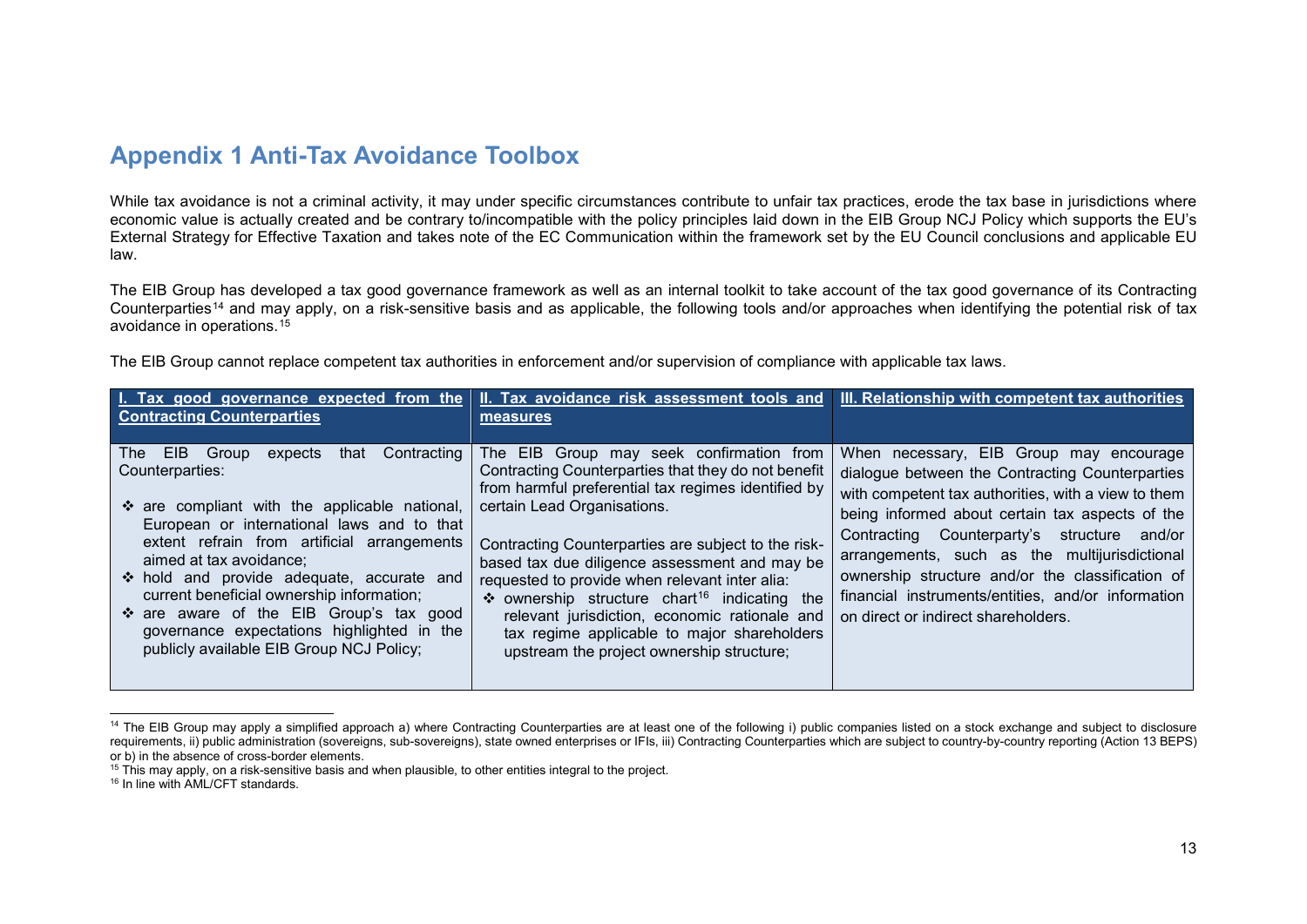| ❖ refrain from cross-border ownership structures<br>involving jurisdictions with identified tax good                                                                                                                                                                                                                                                                                                                                                                                                                                                                                               | ❖ information regarding the statutory and<br>effective tax rates and explanation of                                                                                                                                                                                                                                                                                                                                                                                                                                                                                                                                                                                                                                                                                                                                                                                                                                                      | IV. Country-related tax risks                                                                                                                                                                                                                                                                                                                                                                                                                                                                                                                                                                                                                                                                                                                                                                                                              |
|----------------------------------------------------------------------------------------------------------------------------------------------------------------------------------------------------------------------------------------------------------------------------------------------------------------------------------------------------------------------------------------------------------------------------------------------------------------------------------------------------------------------------------------------------------------------------------------------------|------------------------------------------------------------------------------------------------------------------------------------------------------------------------------------------------------------------------------------------------------------------------------------------------------------------------------------------------------------------------------------------------------------------------------------------------------------------------------------------------------------------------------------------------------------------------------------------------------------------------------------------------------------------------------------------------------------------------------------------------------------------------------------------------------------------------------------------------------------------------------------------------------------------------------------------|--------------------------------------------------------------------------------------------------------------------------------------------------------------------------------------------------------------------------------------------------------------------------------------------------------------------------------------------------------------------------------------------------------------------------------------------------------------------------------------------------------------------------------------------------------------------------------------------------------------------------------------------------------------------------------------------------------------------------------------------------------------------------------------------------------------------------------------------|
| deficiencies<br>by<br>Lead<br>qovernance<br>Organisations which are primarily motivated by<br>tax reasons and do not have economic                                                                                                                                                                                                                                                                                                                                                                                                                                                                 | differences (if any) between such two rates;<br>* explanation on how adverse media reports<br>regarding tax matters were or are currently                                                                                                                                                                                                                                                                                                                                                                                                                                                                                                                                                                                                                                                                                                                                                                                                | In the course of tax due diligence the EIB Group<br>will take into account the tax integrity risks<br>stemming from the presence of the Contracting                                                                                                                                                                                                                                                                                                                                                                                                                                                                                                                                                                                                                                                                                        |
| substance;<br>❖ proactively take account of their exposure to<br>national, European and international tax risks<br>arising from their ownership/control structure;<br>and<br>$\div$ endorse the arm's length principle<br>for<br>transactions with related parties.<br>The EIB Group expects that Contracting<br>Counterparties who are financial intermediaries<br>apply, on a risk-sensitive basis, principles referred<br>to in the EIB Group NCJ Policy when extending<br>EIB Group funding to final beneficiaries in line with<br>the mechanisms laid down in section III.5 of the<br>Policy. | being addressed;<br>❖ explanation on disputed tax positions (if any);<br>❖ description of the tax regime applied to the<br>expected revenues/cash flows that will be<br>generated from the supported project;<br>❖ confirmation that their intra-group transactions<br>(if any) are compliant with the arm's length<br>principle and/or whether any transfer pricing<br>documentation was prepared and provided to<br>relevant tax authorities;<br>❖ information on CRS and FATCA classification<br>of the entities included in the ownership<br>structure:<br>❖ an independent tax opinion describing the<br>applicable tax regime and confirming that the<br>ownership structure does not present any<br>indication of tax avoidance;<br>❖ a document from competent tax authorities on<br>'tax good standing' (if available).<br>When plausible, EIB Group may engage in<br>with Contracting Counterparties to<br>dialogue<br>address | Counterparties in certain jurisdictions. This<br>assessment may consider inter alia:<br>❖ jurisdiction's tax good governance deficiencies<br>identified by Lead Organisations;<br>❖ membership of a country / jurisdiction in the<br>Global Forum:<br>$\div$ membership of a country / jurisdiction in the<br>Inclusive Framework on BEPS;<br>❖ adherence to the Multilateral Convention on<br>Administrative Assistance in Tax Matters<br>and/or existence of bilateral exchange of<br>information instruments and/or existence of EU<br>legislation<br>providing for exchange of<br>information;<br>❖ adherence to the Multilateral Convention to<br>Implement Tax Treaty Related Measures to<br>Prevent BEPS;<br>❖ key indicators and outcomes of the OECD work<br>on international tax matters regarding the<br>relevant jurisdiction. |
|                                                                                                                                                                                                                                                                                                                                                                                                                                                                                                                                                                                                    | identified<br>tax<br>good<br>governance<br>deficiencies.                                                                                                                                                                                                                                                                                                                                                                                                                                                                                                                                                                                                                                                                                                                                                                                                                                                                                 |                                                                                                                                                                                                                                                                                                                                                                                                                                                                                                                                                                                                                                                                                                                                                                                                                                            |